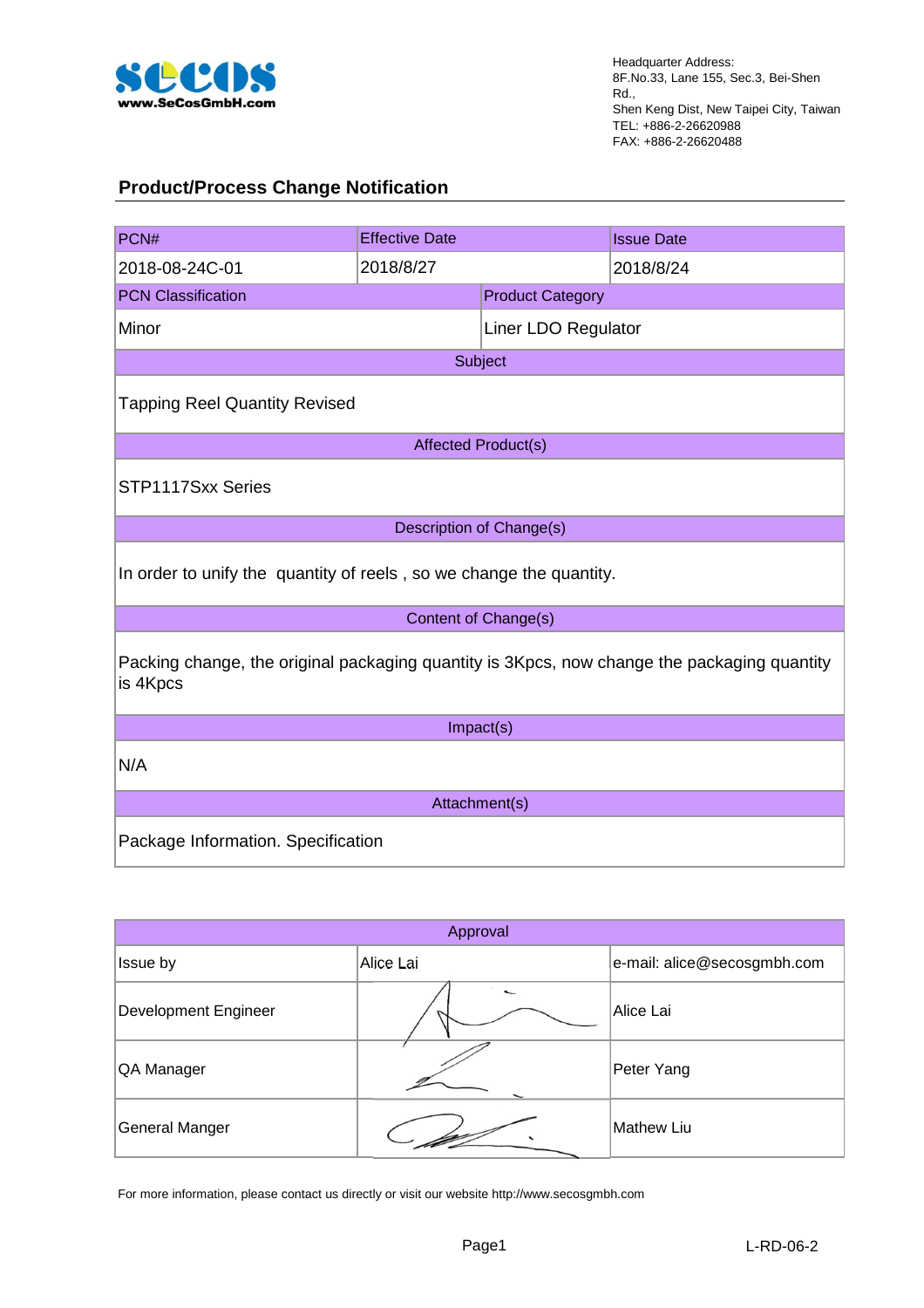

 $\overline{\phantom{a}}$ 

 $\overline{\phantom{a}}$ 

 $\overline{\phantom{a}}$ 

 $\overline{\phantom{a}}$ 

# **Packaging Information**

**SOT-223** 





| <b>Reel Option</b> |       | $\overline{\phantom{0}}$<br>້ | r o<br>◡▵           | W <sub>1</sub>                   | W <sub>2</sub> |
|--------------------|-------|-------------------------------|---------------------|----------------------------------|----------------|
| 13 inch            | 330±1 | 100±1                         | 13 <sub>±</sub> 0.2 | $124 + 4 -$<br>, 2. <del>.</del> | 7+4.-          |

**Unit: MM**

| Reel      | Reel Size | <b>Box</b> | Box Size (mm) | Carton | Carton Size (mm) |
|-----------|-----------|------------|---------------|--------|------------------|
| 4,000 pcs | 13 inch   | 8,000 pcs  | 360*340*55    | 40,000 | 370*370*360      |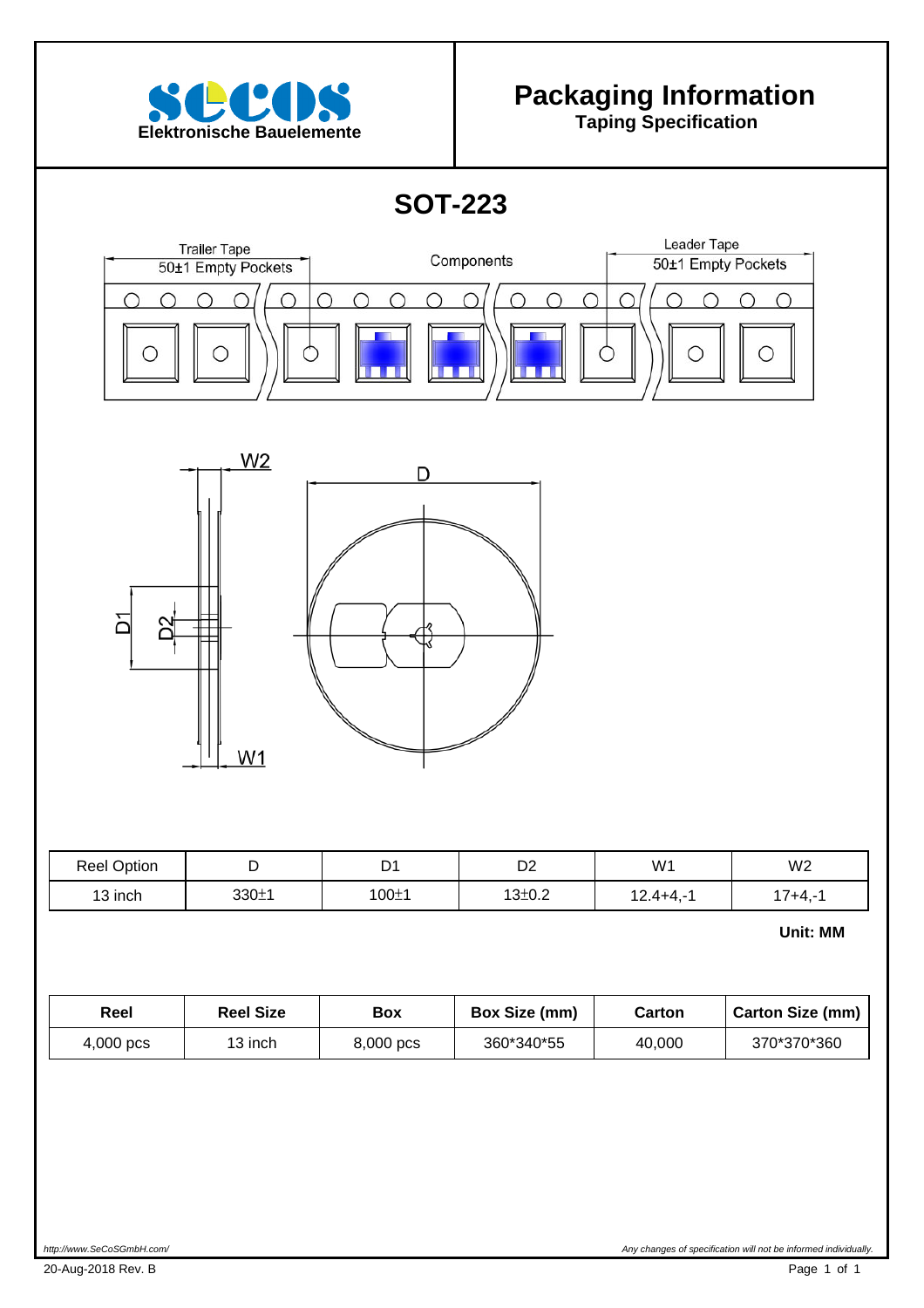

# **STP1117Sxx Series 1.0A Low Dropout Positive**

RoHS Compliant Product A suffix of "-C" specifies halogen free

### **DESCRIPTION**

The STP1117Sxx series of positive adjustable and fixed regulators are designed to provide 1A with high efficiency. All internal circuitry is designed to operate down to 1.4V input to output differential.

On-chip trimming adjusts the reference voltage to 1%. Current limit the typical value of 1.5A allows to minimizing the stress on both the regulator and the power source circuitry under overload conditions.

### **FEATURES**

- Adjustable or Fixed Output 1.2V,1.8V,2.5V,3.3V
- Output Current of 1A
- Low Dropout, 1.2 V typ. at 1A Output Current
- 0.04% Line Regulation
- 0.2 % Load Regulation
- 100% Thermal Limit Burn-In
- Fast Transient Response

### **APPLICATIONS**

- High Efficiency Linear Regulators
- Post Regulators for Switching Supplies
- Adjustable Power Supply

### **MARKING**

| <b>Part Number</b> | <b>Marking</b> |  |  |
|--------------------|----------------|--|--|
| <b>STP1117SA</b>   | 1117SA         |  |  |
| STP1117S12         | 1117S12        |  |  |
| STP1117S18         | 1117S18        |  |  |
| STP1117S25         | 1117S25        |  |  |
| STP1117S33         | 1117S33        |  |  |

| xx:Vout                                                     |         |  |  |  |  |
|-------------------------------------------------------------|---------|--|--|--|--|
| A: ADJ                                                      | 25:2.5V |  |  |  |  |
| 12:1.2V<br>33:3.3V                                          |         |  |  |  |  |
| 18: 1.8V                                                    |         |  |  |  |  |
| The last letter(s) of Part No.<br>denote the Output Voltage |         |  |  |  |  |

 $V_{IN} > 4.85V$ 

### **PACKAGE INFORMATION**

| Package | <b>MPQ</b> | <b>Leader Size</b> |
|---------|------------|--------------------|
| SOT-223 |            | 13 inch            |

### **TYPICAL APPLICATION CIRCUIT**





#### Notes:

1) C1 needed if device is far from filter capacitors. 2) C2 minimum value required for stability.

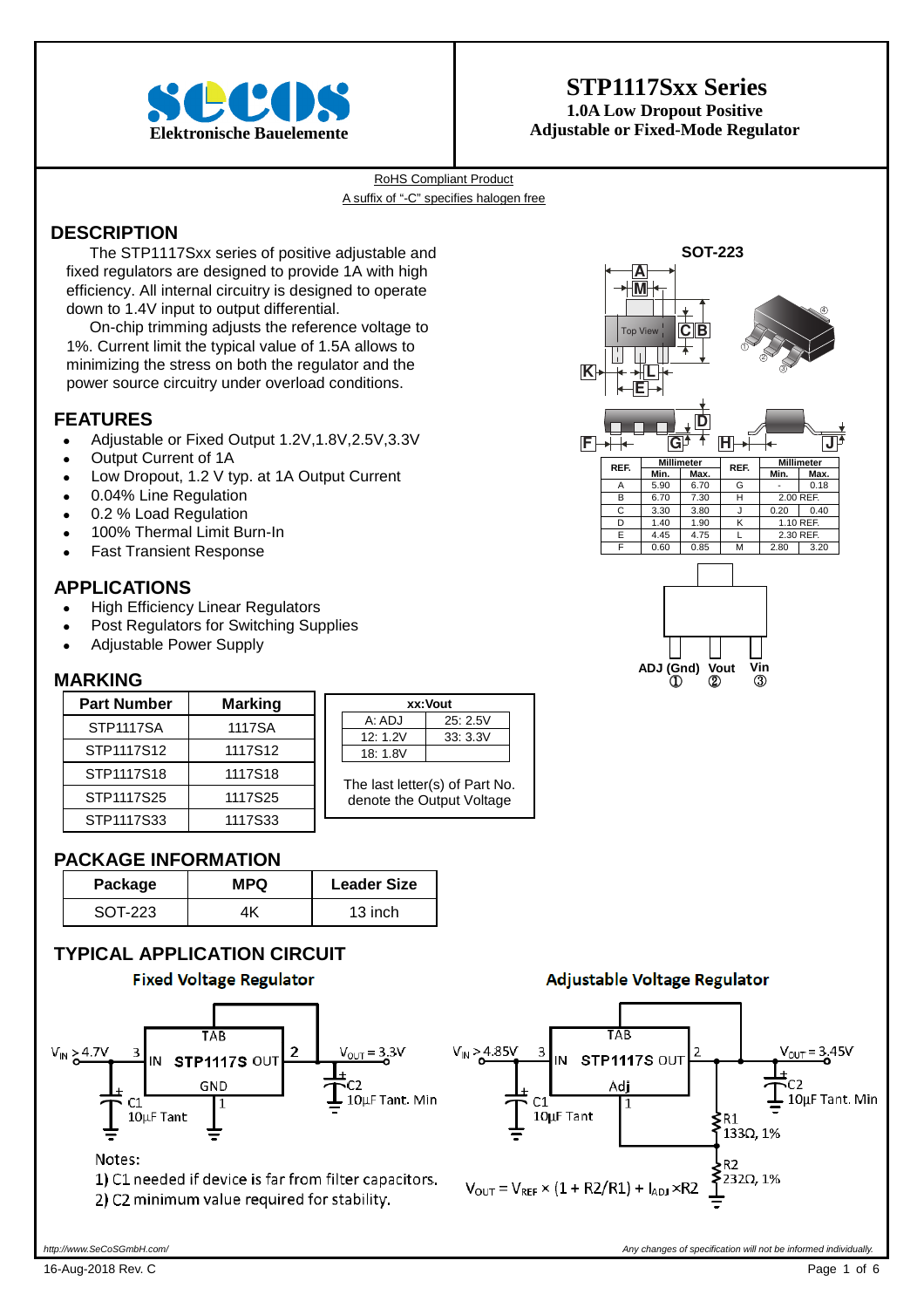

### **ABOSLUTE MAXIMUM RATINGS**

| <b>Parameter</b>                            | Symbol           | Value        | Unit |
|---------------------------------------------|------------------|--------------|------|
| Input Voltage                               | Vı               | 20           |      |
| Minimum ESD Rating (HBM)                    | <b>VESD</b>      |              | k٧   |
| Lead Temperature (Soldering, 10sec.)        |                  | 300          | C,   |
| Thermal Resistance Ambient Ambient          | $R_{\theta$ JC   | 15           | C/M  |
| <b>Operating Junction Temperature Range</b> |                  | $-40 - +125$ | C    |
| Storage Temperature Range                   | l <sub>stg</sub> | $-65 - +150$ |      |

Note:

Stresses above those listed in "Absolute Maximum Ratings" may cause permanent damage to the device. This is a stress only rating and operation of the device at these or any other conditions above those indicated in the operational sections of this specification is not implied.

## **FUNCTIONAL BLOCK DIAGRAM**

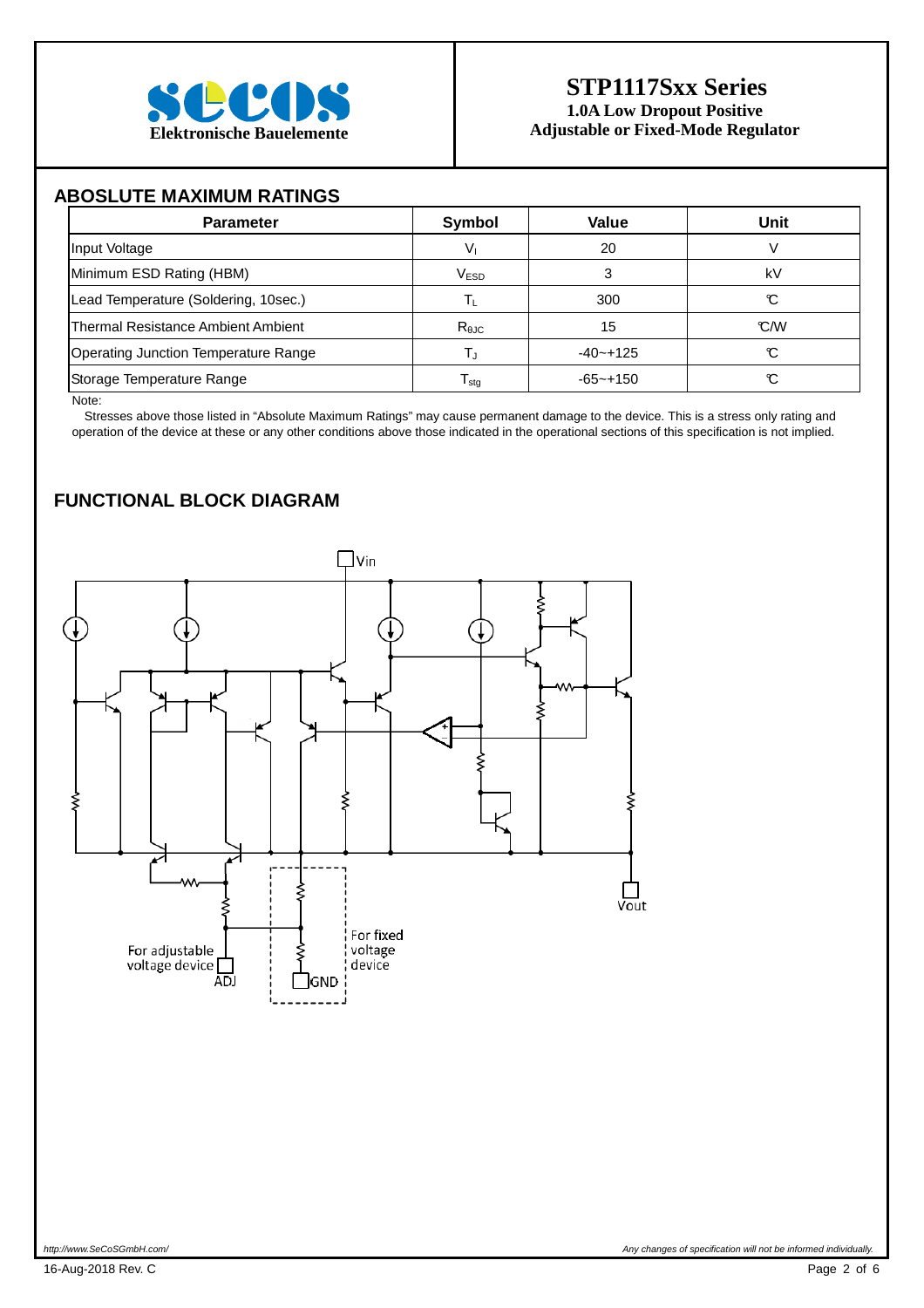

## **STP1117Sxx Series 1.0A Low Dropout Positive Elektronische Bauelemente** Adjustable or Fixed-Mode Regulator

| <b>Parameter</b>                                 | Symbol          | <b>Device</b>         | Min.                     | Typ.                     | <b>Max</b>               | <b>Unit</b> | <b>Test conditions</b>                                                                                    |  |
|--------------------------------------------------|-----------------|-----------------------|--------------------------|--------------------------|--------------------------|-------------|-----------------------------------------------------------------------------------------------------------|--|
| Operating Voltage <sup>4</sup>                   | $V_{\text{IN}}$ |                       |                          |                          | 16                       | $\vee$      |                                                                                                           |  |
|                                                  |                 |                       | 1.232                    | 1.250                    | 1.268                    |             | $I_{\text{LOAD}} = 10 \text{mA}$ , $V_{\text{IN}} = 5V$                                                   |  |
| Reference Voltage <sup>1</sup>                   | <b>VIROC</b>    | Adj                   | 1.225                    | 1.250                    | 1.275                    | $\vee$      | I <sub>LOAD</sub> =10mA to1A,<br>$1.5V \leq V_{IN} - V_{OUT} \leq 10V^4$                                  |  |
|                                                  |                 | All fixed             | $-1.5$                   |                          | 1.5                      |             | $V_{IN} = V_{OUT} = 1.5V$<br>Variator from nominal V <sub>OUT</sub>                                       |  |
| Output Voltage <sup>1</sup>                      | $V_{\rm O}$     | version               | $-2$                     | $\overline{\phantom{a}}$ | $\overline{2}$           | $\%$        | $1.5V \leq V_{IN}$ - $V_{OUT} \leq 10V$ ,                                                                 |  |
|                                                  |                 | $V_{\text{OUT}}=1.2V$ | -3                       | $\overline{\phantom{0}}$ | 2                        |             | $IL$ o <sub>AD</sub> =0mA to 1A,<br>Variator from nominal V <sub>OUT</sub> <sup>4</sup>                   |  |
| <b>Output Voltage Accuracy</b><br>@Wafer Testing | V <sub>o</sub>  | All                   | $-0.6$                   | 0                        | 0.6                      | %           | $V_{IN} = V_{OUT} = 1.5V$ , $I_{LOAD} = 10mA$                                                             |  |
| Line Regulation                                  | <b>LNR</b>      | All                   | $\overline{\phantom{a}}$ | 0.04                     | 0.238                    | %           | $I_{\text{LOAD}} = 10 \text{mA}, 1.5 \text{V} \leq V_{\text{IN}} \cdot V_{\text{OUT}} \leq 10 \text{V}^4$ |  |
| Load Regulation <sup>1</sup>                     | LDR.            | All                   |                          | 0.2                      | 0.25                     | $\%$        | $V_{IN} = V_{OUT} = 1.5V$ , $I_{LOAD} = 10$ mA to 1A <sup>4</sup>                                         |  |
| Minimum Load Current                             | IL.             | adj                   |                          | $\overline{2}$           | $\overline{7}$           | mA          | $V_{IN}$ =5V, $V_{AD}$ =0V <sup>4</sup>                                                                   |  |
| <b>Ground Pin Current</b>                        |                 | All fixed<br>version  |                          | 35                       | 10                       | mA          | $V_{IN} = V_{OUT} = 1.5V$ , $I_{LOAD} = 10$ mA to 1A <sup>4</sup>                                         |  |
| <b>Adjust Pin Current</b>                        |                 | Adj                   | ٠                        | 35                       | 60                       | uA          | $I_{\text{LOAD}} = 10 \text{mA}, 1.5 \text{V} \leq V_{\text{IN}} - V_{\text{OUT}} \leq 10 \text{V}^4$     |  |
| <b>Current Limit</b>                             |                 | All                   | 1                        | 1.5                      | 2                        | A           | $V_{IN}$ - $V_{OUT}$ =1.5V <sup>4</sup>                                                                   |  |
| Ripple Rejection <sup>2</sup>                    | <b>RR</b>       | All                   | 60                       | $\overline{\phantom{a}}$ | $\overline{\phantom{0}}$ | dB          | V <sub>IN</sub> -V <sub>OUT</sub> =2.5V, I <sub>LOAD</sub> =1A                                            |  |
| Dropout Voltage <sup>1.3</sup>                   | $V_D$           | All                   | ٠                        | 1.2                      | 1.4                      | V           | $I_{LOAD}$ =1A <sup>4</sup>                                                                               |  |
| <b>Temperature Coefficient</b>                   |                 | All                   |                          | $\blacksquare$           | 0.015                    |             | %/C $V_{IN}V_{OUT} = 1.5V$ , $I_{LOAD} = 10mA4$                                                           |  |

# **ELECTRICAL CHARACTERISTICS**(ILOMA, T. 25°C unless otherwise specified)

Notes:

1. Low duty pulse testing with Kelvin connections required.

2. 120Hz input ripple  $(C_{ADJ}$  for ADJ = 25 $\mu$ F).

3.  $\triangle V_{\text{OUT}}$ ,  $\triangle V_{\text{REF}}=1\%$ <br>4. The specifications \

The specifications which apply over the full temperature range: −40℃ ≤ TJ ≤ 125℃.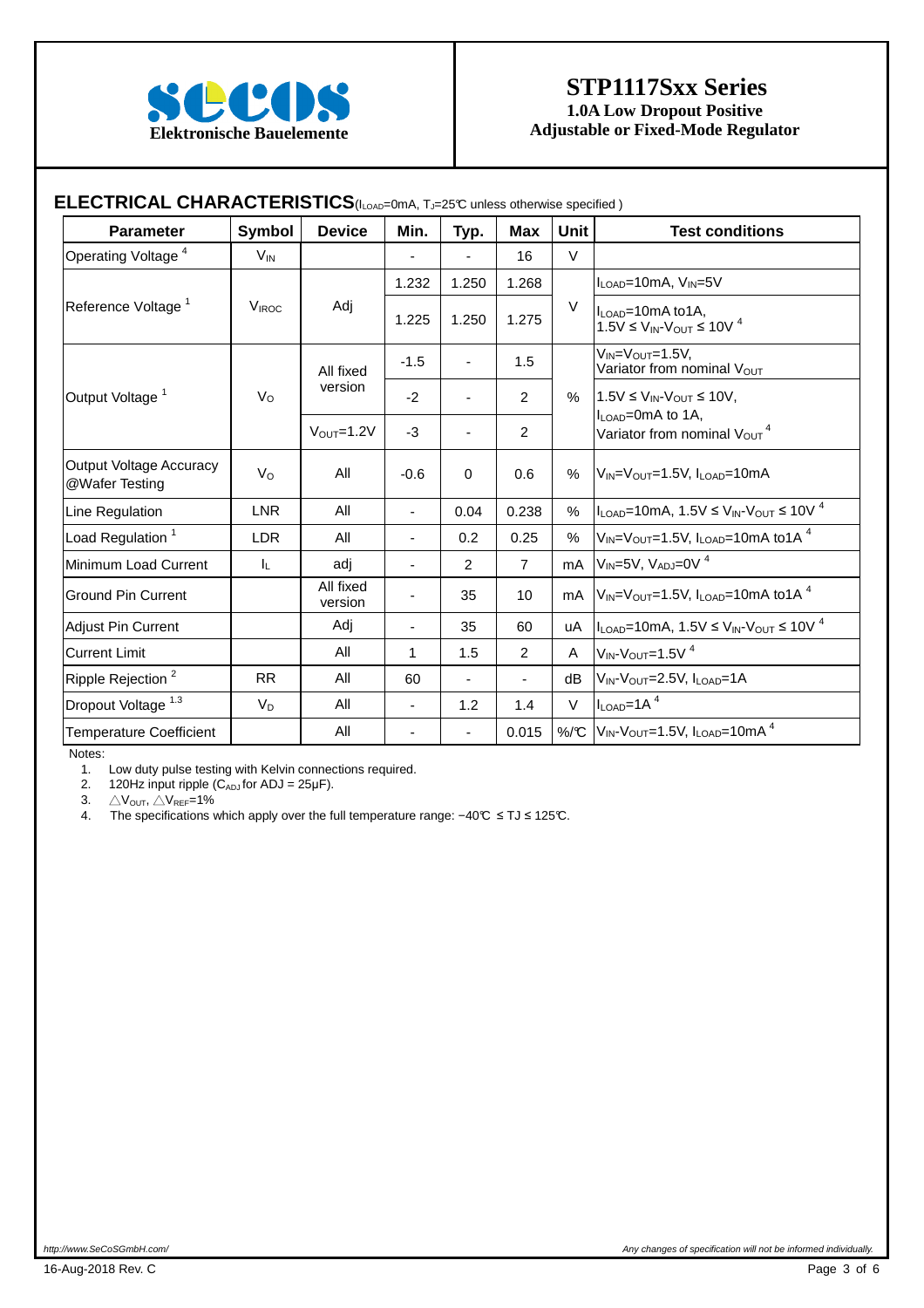

# **STP1117Sxx Series**

**1.0A Low Dropout Positive Elektronische Bauelemente** Adjustable or Fixed-Mode Regulator

### **TYPICAL CHARACTERISTICS**



Output Voltage (V)

3.318

3.317 3.316 3.315

3.314

5

7



Output Voltage vs. Input Voltage



### **Input Current vs. Input Voltage**

Input Voltage (V)

 $\mathbf{q}$ 

11



STP1117S33

13

15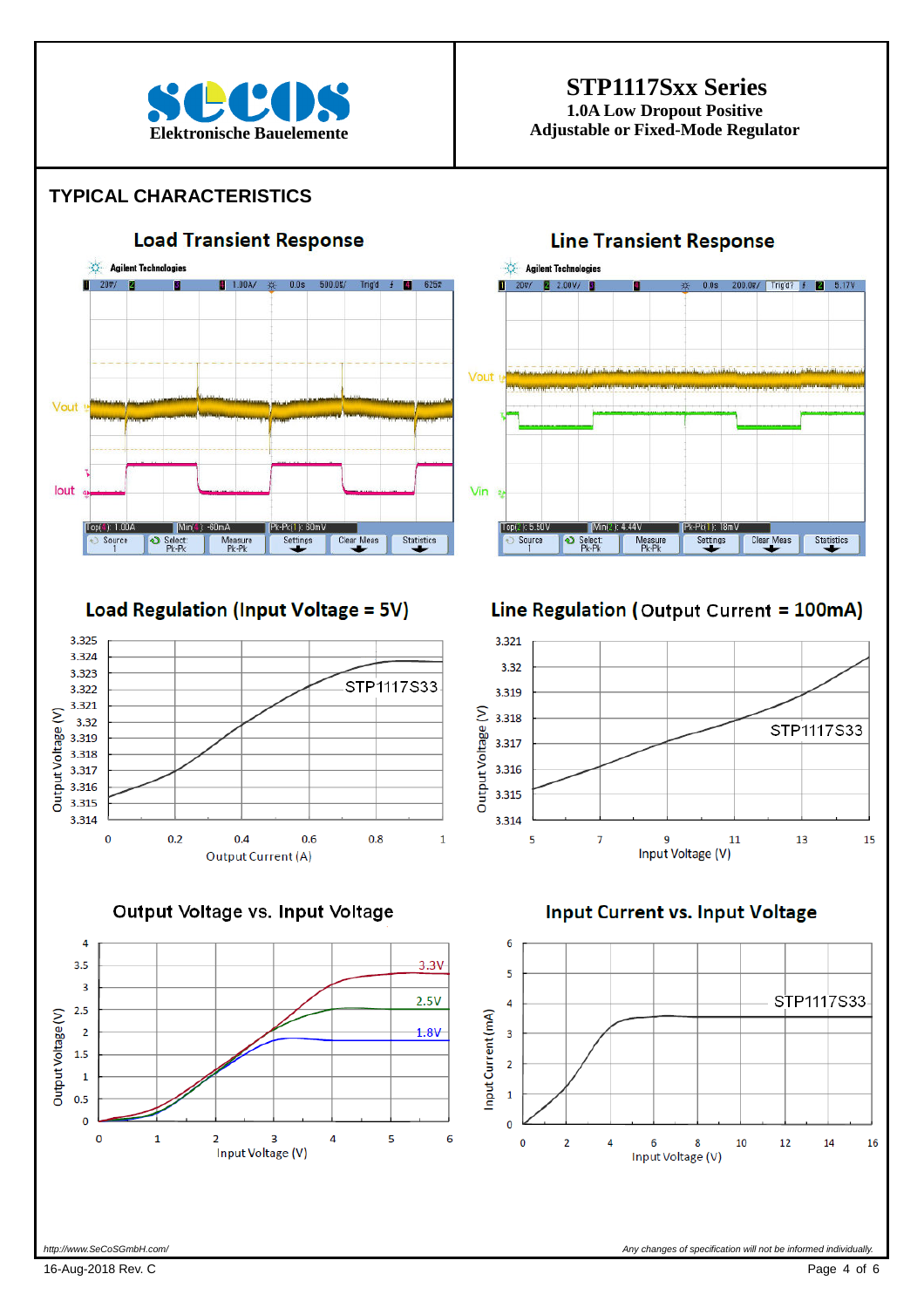

# **STP1117Sxx Series**

**1.0A Low Dropout Positive Elektronische Bauelemente** Adjustable or Fixed-Mode Regulator

### **TYPICAL CHARACTERISTICS**



Output Voltage vs. Temperature (2.5V)







# **Output Voltage vs. Temperature (3.3V)**



# **Output Voltage vs. Temperature (1.8V)**